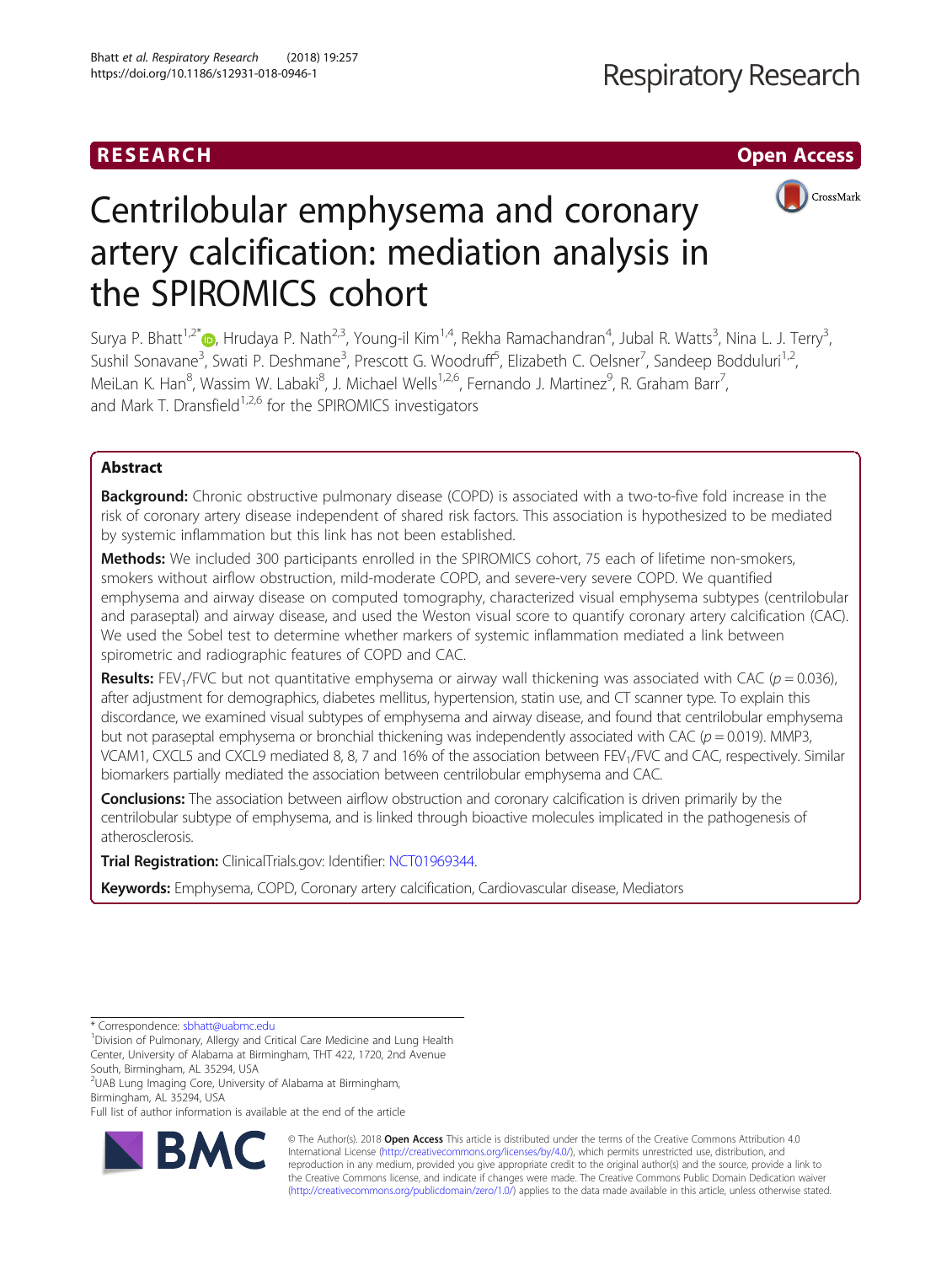## Introduction

Chronic obstructive pulmonary disease (COPD) is associated with a two-to-five fold increase in the risk of coronary artery disease [[1,](#page-7-0) [2](#page-7-0)] and epidemiologic studies indicate that this relationship is independent of shared risk factors such as age and cigarette smoking  $[1, 2]$  $[1, 2]$  $[1, 2]$ . The magnitude of risk of cardiac disease associated with low lung function is similar to the population-attributable risk conferred by well-established cardiac risk factors such as hypertension and diabetes mellitus, suggesting that COPD is a proatherogenic condition [\[3](#page-7-0)]. Multiple studies have shown associations between low lung function and CT emphysema with measures of endothelial dysfunction and atherosclerosis including brachial flow-mediated dilation, [\[4](#page-7-0)] carotid intima-medial thickness, [\[5\]](#page-7-0) arterial stiffness, [\[6,](#page-7-0) [7](#page-7-0)] and coronary artery calcium (CAC) [\[8,](#page-7-0) [9](#page-7-0)] and though some have also suggested a dose-response relationship [\[10,](#page-7-0) [11\]](#page-7-0) the underlying mechanistic links are not clear.

The most accepted hypothesis for the link between COPD and atherosclerosis is that chronic inflammation in the lungs results in systemic inflammation and contributes to an atherogenic milieu [\[12\]](#page-7-0). The systemic inflammation observed in other chronic diseases is associated with atherosclerosis, [[13](#page-7-0)] and it is plausible that it is the prime driver of coronary artery disease in COPD. However, studies examining the link between poor lung function and systemic inflammation have demonstrated conflicting results or weak to modest correlations [\[6,](#page-7-0) [7,](#page-7-0) [10](#page-7-0), [14](#page-7-0)–[16](#page-7-0)]. No single study has assessed a three-way link between airflow obstruction, systemic inflammation and coronary artery disease in COPD, and no specific mediators of these associations have been identified. COPD includes both emphysema and airway disease, and it is not known if these structural phenotypes are differentially associated with systemic inflammation and atherosclerosis, and whether this underlies the poor correlations reported.

We analyzed data from the Subpopulations and intermediate outcome measures in COPD study (SPIROMICS) and hypothesized that the severity of airflow obstruction would be directly associated with coronary artery disease as assessed by CAC. We also hypothesized that emphysema subtypes and airway disease are differentially associated with markers of systemic inflammation which would mediate the link with coronary artery disease.

## Methods

## Participants

We included participants from SPIROMICS, a well characterized cohort of normal subjects (stratum 1), current and former smokers at risk for COPD (stratum 2), with mild-to-moderate COPD as defined by the Global Initiative for Chronic Obstructive Lung Disease (GOLD) recommendations (stratum 3), and with severe-to-very-severe COPD (stratum 4) [\[17](#page-7-0)]. The study was approved by the institutional review boards of all eleven participating centers, and all participants provided written informed consent. The first 75 participants who enrolled in each stratum with a full set of biomarker data were included. All participants underwent pre and post bronchodilator spirometry at enrollment according to the American Thoracic Society guidelines. Computed tomography (CT) scans were performed at end inspiration. Physician diagnosed self-reported hypertension, diabetes mellitus, and coronary artery disease (CAD) were recorded. Statin use was defined by patient-reported use of statins in the 3 months prior to enrollment. We used CAC as a surrogate for clinical and subclinical CAD. Compared to cardiovascular risk scores, CAC is a robust measure of early and subclinical CAD and is also an independent predictor of incident adverse cardiovascular events [\[18](#page-7-0)].

#### Measurement of lung disease

Airflow obstruction was quantified by the ratio of the post bronchodilator forced expiratory volume in the first second  $(FEV<sub>1</sub>)$  to the forced vital capacity (FVC), and the severity of airflow obstruction quantified by  $FEV_1\%$  predicted [\[19](#page-7-0)]. We measured overall emphysema quantitatively using 3D Slicer software [\(https://www.slicer.org/](https://www.slicer.org/)) on inspiratory CT with a density mask analysis after segmentation and exclusion of large and medium sized airways, such that voxels < − 950 HU in density were classified as emphysematous [[20](#page-7-0)]. Airway wall thickness was quantified by the Pi10, defined by the square root of the wall area of a theoretical circular cross section of an airway with 10 mm lumenal perimeter, using an automated algorithm based on the using the optimal surface algorithm (Apollo Software, Vida Diagnostics Inc) [[21](#page-7-0), [22\]](#page-7-0). Five readers (4 radiologists and 1 pulmonologist) visually scored emphysema subtypes and airway disease on lung windows according to the Fleischner Society criteria [\[23\]](#page-7-0). Briefly, emphysema subtypes were classified as centrilobular emphysema or CLE (none, trace, mild, moderate, confluent and advanced destructive) and paraseptal emphysema or PSE (none, mild, substantial). The presence of any moderate, confluent or advanced destructive CLE was deemed clinically substantial. The presence or absence of airway wall thickening was noted and when present, severity classified as borderline or definite. Definite airway wall thickening was considered clinically significant.

#### Measurement of potential plasma mediators

Ten plasma mediators of the link between COPD and CAC were selected a priori representing pathways previously implicated as potential drivers of either disease. Based on plausible biologic pathways, the mediators included were acute phase reactants and cytokines involved in systemic inflammation [C-reactive protein (CRP), fibrinogen, tumor necrosis factor-alpha (TNF-α) and interleukin-6 (IL-6)],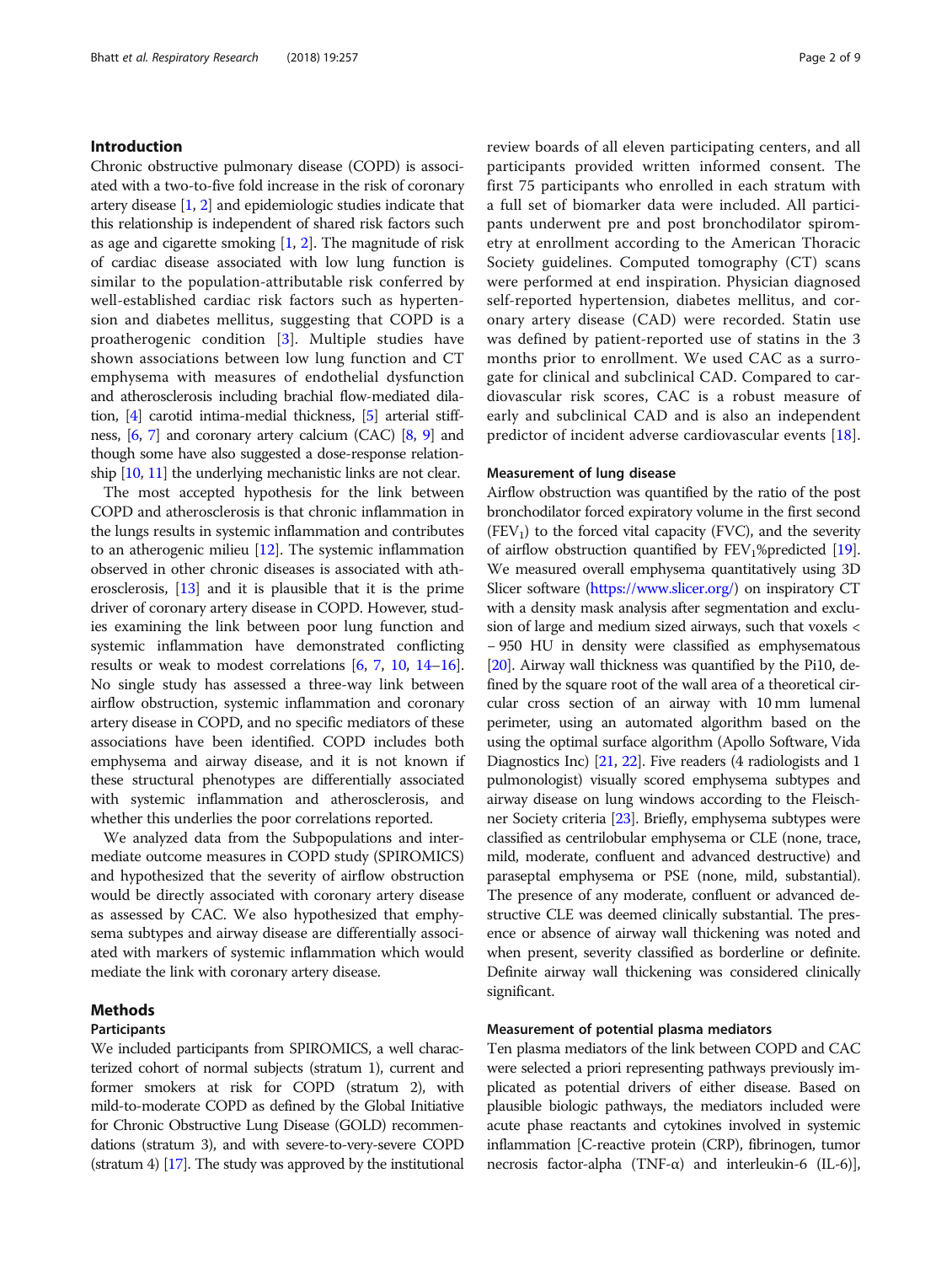chemokines involved in neutrophil activation [C-X-C Motif Chemokine Ligand 5 (CXCL5)], T-cell chemoattractant [C-X-C Motif Chemokine Ligand 9 (CXCL9)], adhesion molecules important in the leucocyte-endothelial interaction [intercellular (ICAM-1) and vascular cell (VCAM-1) adhesion molecules], and matrix metalloproteinases important in emphysema and coronary plaque pathogenesis [MMP3 and MMP9]. Although we had access to a number of additional plasma biomarkers, we did not include these in the analysis to avoid multiple comparisons and false discovery. All plasma mediators were measured using commercially available Myriad RBM "Human InflammationMAP" multiplex assay [[24\]](#page-7-0).

#### Measurement of coronary artery calcification

High resolution CT scans were performed in all participants and inspiratory scans were used for the visual measurement of CAC. Two readers who were blinded to clinical and quantitative CT metrics visually analyzed the coronary arteries using mediastinal soft tissue window settings to calculate the Weston visual score for CAC [\[25\]](#page-7-0). The Weston score ranges from 0 to 3 for each of the left main, left circumflex, anterior descending and the right coronary arteries as follows: No visually detected calcium = 0, Only a single high density pixel detected =  $1$ , Calcium dense enough to cause a blooming artifact  $=3$ , and Calcium intermediate and between 1 and 3 = 2. The total score ranges from 0 to 12. The Weston score on non-gated scans correlates well with Agatston scores measured on electrocardiographically gated CT scans [[26](#page-7-0)]. We excluded participants who had undergone coronary artery bypass grafting.

#### Statistical analyses

Distributions of continuous variables were tested and log transformations were performed for emphysema, CAC and plasma mediators. Pearson's correlation was used to test correlations between  $FEV<sub>1</sub>/FVC$ , Pi10, log emphysema, the log of plasma mediators and log CAC. A sample size of 300 patients was considered adequate to achieve 88% power to detect indirect effect size of 0.04 or larger when direct effect is 0.1 and total effect is 0.14 at significance level of alpha = 0.05. The power of the test of the indirect effect was prepared by using the joint test of significance [\[27](#page-7-0)]. Intra- and inter-rater agreement were calculated for continuous and categorical CT parameters using intra-class correlation coefficient and multi-rater kappa, respectively. Univariate and multivariable associations between airflow obstruction (post bronchodilator  $FEV_1/FVC$ ) and log CAC were tested with adjustment for age, gender, race, body-mass-index (BMI), pack-years of smoking, current smoking status, diabetes mellitus, hypertension, statin use, and CT scanner type using generalized linear regression models. Similarly, multivariable associations between quantitative log emphysema and log CAC were tested with adjustment for age, gender, race, body-mass-index (BMI), postbronchodilator  $FEV_1$ , pack-years of smoking, current smoking status, diabetes mellitus, hypertension, statin use, and CT scanner type. Similar calculations were repeated for Pi10, emphysema subtypes and the presence of bronchial wall thickening in separate models.

## Mediation analysis

To test whether any of the preselected plasma biomarkers were important in the link between emphysema and CAC, we performed mediation analysis by using three way regression models. The Sobel test was used to determine whether any specific biomarker fully or partially mediated the relationship between  $FEV<sub>1</sub>/FVC$  and log CAC (Additional file [1:](#page-6-0) Figure S1). The following criteria had to be met for three way regression models for mediation analysis: there existed a significant association between the independent and dependent variable; significant association between the independent variable and the mediator; significant association between the mediator and the dependent variable; and the association between the independent and dependent variables is attenuated when the mediator is added to the regression model. The indirect and direct effects of  $FEV<sub>1</sub>/FVC$  on log CAC were evaluated based on correlation coefficients of  $FEV<sub>1</sub>/FVC$  estimated from three way regression models. Sobel test was used to determine if the indirect effect of  $FEV<sub>1</sub>/FVC$  was statistically significant. Mediated proportions of the total effect of  $FEV<sub>1</sub>/FVC$  were calculated and presented. As the Sobel test assumes normality of variables and that there are no measurement errors, percentile bootstrap confidence intervals were used to test the indirect effect. The accelerated bias-corrected bootstrap estimates correction for a bias in the average estimate and the standard deviation across potential values of the indirect coefficient [\[28\]](#page-8-0). Similar analyses were repeated for the association between structural lung disease significantly associated with log CAC on multivariable analysis (centrilobular emphysema) and log CAC.

All analyses were performed using IBM SPSS Statistics 24.0 and SAS 9.4 (SAS Institute, Cary, NC). A two-sided alpha level of 0.05 was considered statistically significant for all analyses.

## Results

We included 300 participants, 75 from each stratum with a full set of biomarkers and complete spirometry and CT data. The mean (SD) age was 62.0 (9.6) years, with 36.7 (28.3) pack-years smoking history. 209 (69.7%) were male, 91 (30.3%) were African American, and 94 (31.3%) were current smokers. Kappa values for intra-observer agreement for detecting substantial CLE,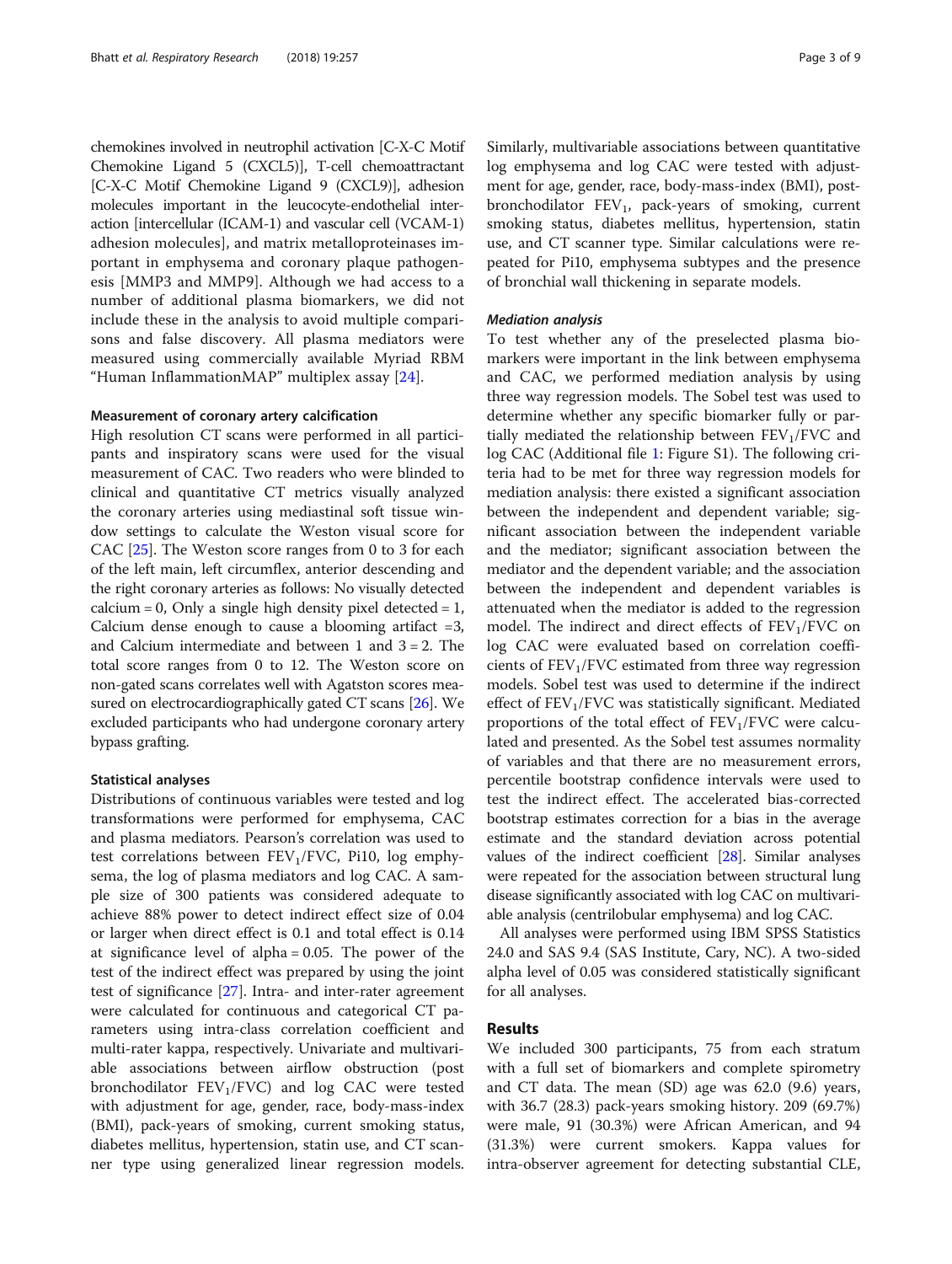substantial PSE, and definite airway wall thickening were  $0.88 \pm$  SE0.09,  $0.54 \pm 0.23$ , and  $0.53 \pm 0.24$ , respectively, and for inter-observer agreement were  $0.81 \pm 0.08$ , 0.37  $\pm$  0.08, and 0.33  $\pm$  0.08, respectively. There was excellent agreement between readers for CAC, with intra-class correlation coefficient for within and between observers of 0.98 (95% CI 0.97 to 0.98;  $p < 0.001$ ), and 0.96 (95% CI 0.92 to 0.98;  $p < 0.001$ ), respectively. Table 1 shows a comparison of baseline characteristics of these participants. Participants with COPD had a greater frequency of CAD than those without COPD (11.3% vs. 2.0%;  $p =$ 0.002), and those with COPD had a greater CAC score than those without COPD (median 6.0,  $IQR_{25-75}$  3.0 to 10.0 vs. 2.0,  $IQR_{25-75}$  0 to 5.0;  $p < 0.001$ ). 137 (45.7%) had hypertension, 43 (14.3%) had diabetes mellitus, and 121 (40.3%) were on statins. With progressive airflow obstruction across strata, there was greater emphysema as expected, as well as increasing CAC (Jonckheere's trend test  $p < 0.001$ ).

## Spirometric airflow obstruction

There was a significant association between airflow obstruction (FEV<sub>1</sub>/FVC) and log CAC after multivariable adjustments (Table [2](#page-4-0)). On univariate analysis, the severity of airflow obstruction (FEV<sub>1</sub>%predicted) was also associated with log CAC (crude  $β = -0.004 ± 0.001$ ;  $p < 0.001$ ), and this relationship remained significant after multivariable adjustment (adjusted  $β = -0.001 ± 0.001; p = 0.009$ ).

## Quantitative emphysema and airway disease

On univariate analysis, there was a significant association between log emphysema and log CAC (crude regression coefficient  $β = 0.348 ± 0.064; p < 0.001$ ). However, after adjustment for age, gender, race, BMI, pack-years of smoking, current smoking status,  $FEV<sub>1</sub>$ , diabetes mellitus, hypertension, statin use, and CT scanner type, this association was no longer significant, adjusted regression coefficient β =  $-0.074 \pm 0.077$ ; p = 0.340 (Table [2](#page-4-0)). Pi10 was significantly associated with log CAC on

|  |  | Table 1 Comparison of Demographics and Computed Tomography Characteristics of Participants |  |  |  |  |
|--|--|--------------------------------------------------------------------------------------------|--|--|--|--|
|--|--|--------------------------------------------------------------------------------------------|--|--|--|--|

|                                                 | Stratum 1 ( $n = 75$ ) | Stratum 2 ( $n = 75$ ) | Stratum $3(n = 75)$ | Stratum 4 ( $n = 75$ ) |
|-------------------------------------------------|------------------------|------------------------|---------------------|------------------------|
| Age (years)                                     | 54.3 (9.5)             | 59.8 (9.3)             | 64.8 (8.5)          | 64.8(6.7)              |
| Sex, Male (%)                                   | 32 (42.7%)             | 56 (74.7%)             | 64 (85.3%)          | 57 (76.0%)             |
| Race, White (%)                                 | 49 (65.3%)             | 50 (66.7%)             | 66 (88.0%)          | 63 (84.0%)             |
| BMI ( $kg/m2$ )                                 | 28.4 (5.5)             | 28.3(4.6)              | 27.8(4.0)           | 26.6(4.8)              |
| Smoking Pack-years                              | 0(0)                   | 40.6 (17.5)            | 49.8 (22.4)         | 56.5 (21.9)            |
| Hypertension (%)                                | 24 (32%)               | 31 (41.3%)             | 42 (56%)            | 40 (53.3%)             |
| Diabetes mellitus (%)                           | 4 (5.3%)               | 10 (13.3%)             | 19 (25.3%)          | 10 (13.3%)             |
| $FEV_1(L)$                                      | 3.06(0.69)             | 3.24(0.71)             | 2.79(0.62)          | 1.23(0.26)             |
| FEV <sub>1</sub> % pred                         | 102.2 (12.1)           | 101.1(11.2)            | 87.0 (15.8)         | 39.8 (8.1)             |
| $FVC$ (L)                                       | 3.76 (0.90)            | 4.18 (0.92)            | 4.46 (0.90)         | 3.20(0.76)             |
| FVC %pred                                       | 97.8 (11.1)            | 99.9 (11.1)            | 104.9 (15.6)        | 77.5 (14.4)            |
| FEV <sub>1</sub> /FVC                           | 0.82(0.05)             | 0.78(0.05)             | 0.62(0.06)          | 0.39(0.09)             |
| Percentage Emphysema                            | 1.6(1.7)               | 2.0(1.8)               | 5.2(5.1)            | 17.6 (11.4)            |
| Pi10                                            | 3.67 (0.09)            | 3.68(0.07)             | 3.70 (0.08)         | 3.74(0.08)             |
| CAC                                             | 2.0(2.8)               | 3.6(3.5)               | 6.5(4.2)            | 6.5(4.0)               |
| Statins <sup>a</sup> (%)                        | 19 (25.3%)             | 25 (33.3%)             | 45 (60.0%)          | 32 (42.7%)             |
| Centrilobular Emphysema (%)                     |                        |                        |                     |                        |
| Mild (yes/no) (%)                               | 3(4%)                  | 13 (17.3%)             | 20 (26.7%)          | 8 (10.7%)              |
| Moderate (yes/no) (%)                           | $0(0\%)$               | $4(5.3\%)$             | 21 (28%)            | 22 (29.3%)             |
| Advanced/Confluent (yes/no) (%)                 | $0(0\%)$               | $4(5.3\%)$             | 17 (22.7%)          | 42 (56%)               |
| Substantial Paraseptal Emphysema (yes/no) (%)   | $0(0\%)$               | 10 (13.3.%)            | 16 (21.3%)          | 13 (17.3%)             |
| Definite Bronchial Wall Thickening (yes/no) (%) | $0(0\%)$               | 5(6.7%)                | 17 (22.7%)          | 29 (38.7%)             |

All values shown as mean (standard deviation) unless otherwise stated

 $FEV<sub>1</sub>$  Forced expiratory volume in the first second, FVC Forced vital capacity, CAC Coronary artery calcification, Pi10 Square root of the wall area of a theoretical circular cross section of an airway with 10 mm lumenal perimeter

Stratum 1 = Lifetime non-smokers

Stratum 2 = Smokers without airflow obstruction. FEV<sub>1</sub>/FVC  $\geq$ 0.70

Stratum 3 = Mild to moderate airflow obstruction. FEV<sub>1</sub>/FVC < 0.70, FEV<sub>1</sub> ≥ 50% predicted

Stratum 4 = Severe to very severe airflow obstruction. FEV<sub>1</sub>/FVC < 0.70, FEV<sub>1</sub> < 50%predicted

<sup>a</sup>Medication data displayed for usage in the three months prior to enrollment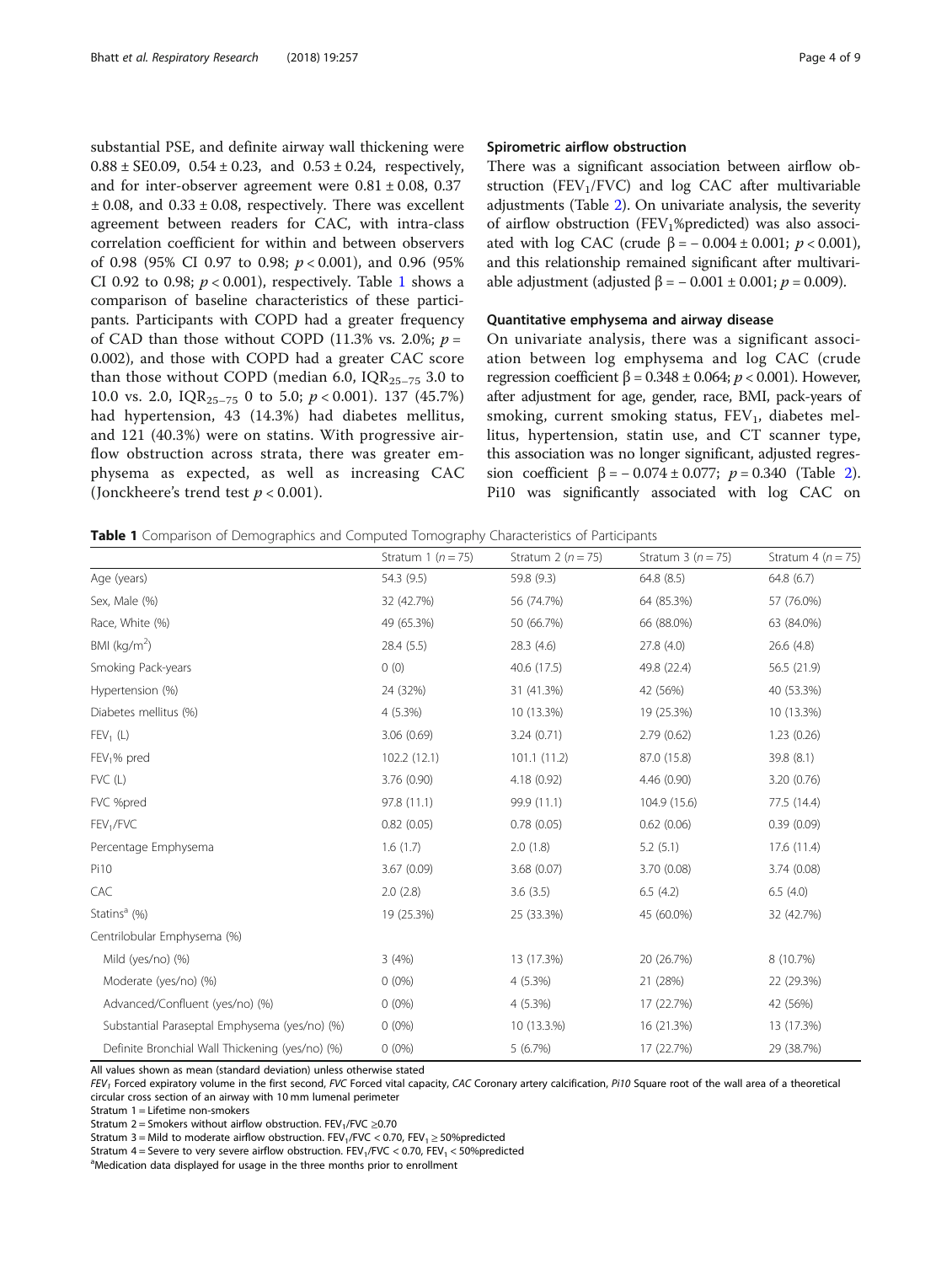<span id="page-4-0"></span>

|  |  |  |  | Table 2 Associations of Chronic Obstructive Pulmonary Disease with Coronary Artery Calcium <sup>a</sup> |
|--|--|--|--|---------------------------------------------------------------------------------------------------------|
|--|--|--|--|---------------------------------------------------------------------------------------------------------|

|                            | Univariate                |           | Multivariable <sup>b</sup> |         |
|----------------------------|---------------------------|-----------|----------------------------|---------|
|                            | $\beta$ estimate $\pm$ SE | $p$ value | $\beta$ estimate $\pm$ SE  | p value |
| FEV <sub>1</sub> /FVC      | $-0.723 \pm 0.006$        | < 0.001   | $-0.192 \pm 0.093$         | 0.039   |
| Log Emphysema <sup>c</sup> | $0.348 \pm 0.064$         | < 0.001   | $-0.075 \pm 0.076$         | 0.326   |
| Pi10                       | $0.841 \pm 0.207$         | < 0.001   | $0.049 \pm 0.214$          | 0.819   |
| Centrilobular Emphysema    | $0.245 \pm 0.034$         | < 0.001   | $0.073 \pm 0.036$          | 0.042   |
| Paraseptal Emphysema       | $0.102 \pm 0.052$         | 0.050     | $0.031 \pm 0.039$          | 0.429   |
| Airway Wall Thickening     | $0.195 \pm 0.046$         | < 0.001   | $0.059 \pm 0.037$          | 0.112   |

FEV<sub>1</sub> Forced expiratory volume in the first second, FVC Forced vital capacity. Pi10 Square root of the wall area of a theoretical circular cross section of an airway with 10 mm lumenal perimeter

a Coronary artery calcification log transformed. Separate models run for association between CAC and each subtype of chronic obstructive pulmonary disease between the coronary of the substantial service and the substantial <sup>b</sup>Model adjusted for age, sex, race, BMI, smoking status, pack-years, FEV<sub>1</sub>, hypertension, diabetes mellitus, statin use, and CT scanner type, except model for  $FEV<sub>1</sub>/FVC$  where  $FEV<sub>1</sub>$  was not included

Assessed by percentage of low attenuation areas <-950HU on quantitative CT using density mask analysis

univariate analysis, but this association was no longer significant after multivariable adjustments (Table 2).

## Visual analysis of COPD subtypes

We found a significant association between log CAC and substantial CLE (adjusted  $β = 0.084 ± 0.036$ ;  $p = 0.019$ ) but not paraseptal emphysema on multivariable analysis (Table 2). Although there was a significant association between definite airway wall thickening and log CAC on univariate association, this association was no longer significant after multivariable adjustment (Table 2).

## Plasma biomarkers

Additional file [1](#page-6-0): Table S1 shows the mean (SD) values for the ten preselected biomarkers across the range of normal and disease severity. Most of the selected biomarkers increased with severity of lung disease, except CXCL5 which was lower in those with more severe airflow obstruction. Additional file [1:](#page-6-0) Table S2 shows that multiple plasma mediators correlated significantly with both CAC and emphysema (CRP, fibrinogen, MMP3, CXCL9 and VCAM1). CXCL5 correlated inversely with both CAC and emphysema. Additional file [1:](#page-6-0) Table S3 shows comparisons of biomarkers between those with and without each visual subtype of COPD. Multiple biomarkers were substantially higher in those with substantial CLE than in those without CLE, whereas there were no differences in biomarkers by substantial PSE status.

#### Mediation analysis

Table 3 shows the results of mediation analyses. We found a partial mediation effect for MMP3, VCAM1, CXCL5 and CXCL9 for the association between  $FEV<sub>1</sub>/FVC$ and log CAC, and these biomarkers partially mediated approximately 8, 8, 7 and 16% of the effect, respectively. As log CAC was associated with substantial centrilobular emphysema, but not airway wall thickening, paraseptal emphysema, or overall quantitative emphysema, we repeated mediation analysis for the link between substantial CLE and log CAC. We found a partial mediation

| Mediator <sup>a</sup>                                  | Indirect Effect | Bootstrap Bias Corrected 95% CI<br>for Indirect Effect | Direct Effect | % Effect Mediated | Sobel p-value |
|--------------------------------------------------------|-----------------|--------------------------------------------------------|---------------|-------------------|---------------|
| A. Airflow obstruction (FEV <sub>1</sub> /FVC) and CAC |                 |                                                        |               |                   |               |
| MMP3 (ng/mL)                                           | $-0.061$        | $-0.126$ to $-0.022$                                   | $-0.662$      | 8.5               | 0.015         |
| VCAM1 (ng/mL)                                          | $-0.057$        | $-0.134$ to $-0.020$                                   | $-0.666$      | 7.9               | 0.019         |
| CXCL9 (pg/mL)                                          | $-0.114$        | $-0.194$ to $-0.057$                                   | $-0.609$      | 15.8              | < 0.001       |
| CXCL5 (ng/mL)                                          | $-0.049$        | $-0.102$ to $-0.015$                                   | $-0.673$      | 6.8               | 0.040         |
| B. Centrilobular Emphysema and CAC                     |                 |                                                        |               |                   |               |
| MMP3 (ng/mL)                                           | 0.019           | 0.006 to 0.042                                         | 0.226         | 7.9               | 0.033         |
| VCAM1 (ng/mL)                                          | 0.018           | 0.004 to 0.041                                         | 0.227         | 7.3               | 0.041         |
| CXCL9 (pg/mL)                                          | 0.042           | 0.022 to 0.074                                         | 0.203         | 17.0              | 0.001         |
|                                                        |                 |                                                        |               |                   |               |

CAC Coronary artery calcification, FEV<sub>1</sub> Forced expiratory volume in the first second, FVC Forced vital capacity, MMP3 Matrix metalloproteinase 3. VCAM1 = Vascular cell adhesion molecule 1. CXCL = C-X-C Motif Chemokine Ligand

<sup>a</sup>All mediators were log transformed prior to analysis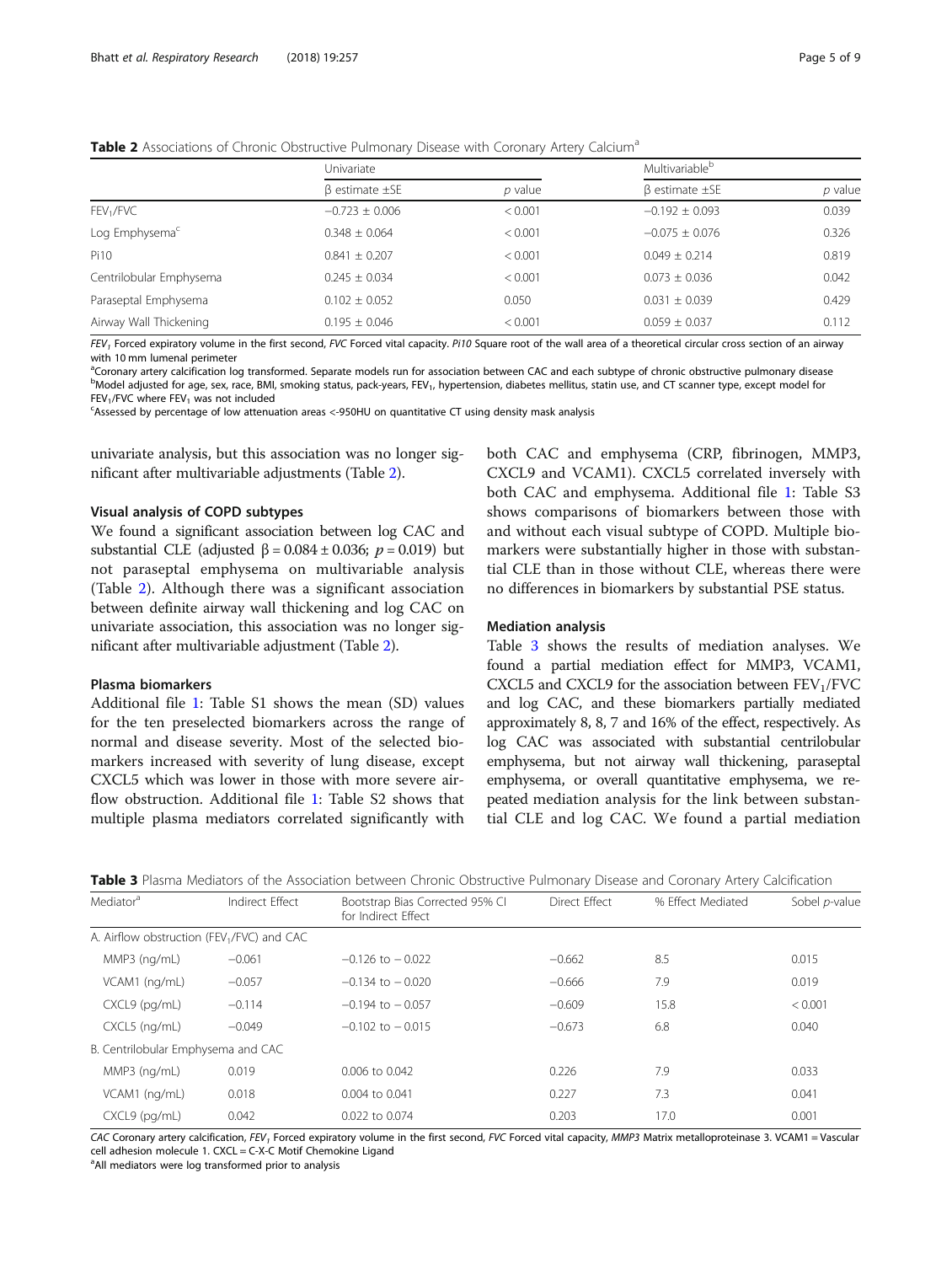effect for three of the same plasma biomarkers important in the association between  $FEV<sub>1</sub>/FVC$  and log CAC: MMP3, VCAM1 and CXCL9, for the association between substantial CLE and log CAC. Approximately 8, 7 and 17% of the total effect of substantial CLE on log CAC was partially mediated by MMP3, VCAM1 and CXCL9, respectively. As the association between airway wall thickening and log CAC approached statistical significance, we repeated mediation models for this association. None of the plasma biomarkers mediated this association.

## **Discussion**

In a cohort of healthy non-smokers and COPD patients with a range of disease severity, we found a significant relationship between airflow obstruction and the severity of coronary artery calcification but no association with structural correlates on quantitative CT imaging. The association between airflow obstruction and coronary calcification appears to be driven primarily by the centrilobular subtype of emphysema, and is linked through the same mediators, common bioactive molecules implicated in the pathogenesis of atherosclerosis.

There is growing awareness that COPD is a pro-atherosclerotic condition with an attributable risk comparable to other chronic inflammatory conditions such as rheumatoid arthritis, as well as other traditional cardiac risk factors such as diabetes mellitus and hypertension [[1,](#page-7-0) [2](#page-7-0), [29\]](#page-8-0). We found that airflow obstruction is associated with the severity of CAC, a finding that supports previous epidemiologic studies showing a higher frequency of coronary artery disease and greater burden of coronary calcification in COPD [\[8](#page-7-0), [9,](#page-7-0) [30](#page-8-0), [31\]](#page-8-0). Although there appears to be a dose-response relationship between airflow obstruction and cardiac disease, previous studies such as the Evaluation of COPD Longitudinally to Identify Predictive Surrogate End-points (ECLIPSE) and the Multi-Ethnic Study of Atherosclerosis (MESA) have not found a relationship between the structural correlates of COPD such as emphysema and coronary calcification [[32](#page-8-0), [33](#page-8-0)]. We found a similar discordance with a relationship between airflow obstruction and CAC, but not between quantitative measures of structural lung disease and CAC. This has been a perplexing finding given the known relationship between airflow obstruction and CAC. There is however significant disagreement between quantitative emphysema and visual emphysema subtypes and visual subtypes offer prognostic additional information over quantitative measures [[34\]](#page-8-0). We extend the literature by reporting that although overall emphysema and airway disease are not associated with CAC, the centrilobular subtype of emphysema, but not paraseptal emphysema or airway wall thickness, is independently associated with CAC.

The mediators of the link between airflow obstruction and coronary artery disease are not clear, and systemic inflammation has been commonly implicated in the pathogenesis of cardiac disease, mostly based on data from other chronic inflammatory conditions [\[13](#page-7-0)]. The correlations reported between inflammatory markers and measures of atherosclerosis in COPD are either modest or non-significant [[6,](#page-7-0) [7,](#page-7-0) [15,](#page-7-0) [32](#page-8-0), [35](#page-8-0)–[37\]](#page-8-0). These previous studies were not designed to examine three-way relationships between COPD, cardiac disease and systemic inflammation. We identified a number of biomarkers that mediate the link between airflow obstruction and CAC, and found that the mediators of the link between centrilobular emphysema and CAC were mostly similar. Similar to previous studies showing weak links between CAC and non-specific markers of inflammation such as CRP and fibrinogen in COPD, we did not find any mediator effect for these biomarkers. Matrix metalloproteinases are implicated in the pathogenesis of both emphysema and coronary atherosclerosis. MMP3 is present and enzymatically active in coronary plaques, and MMP3 polymorphisms are associated with the initiation and progression of these plaques, with plaque instability as well as with coronary calcification [[38](#page-8-0)–[40\]](#page-8-0). Matrix metalloproteinases 1 and 9 are important in the stability of the extracellular matrix in various tissues including the lung; however the role of MMP3 in the pathogenesis of emphysema is less clear. Recent studies have suggested that MMP3 polymorphisms are also important in the pathogenesis and severity of emphysema [\[41](#page-8-0), [42](#page-8-0)]. Soluble adhesion molecules are involved in recruitment of macrophages and neutrophils, are involved in the transendothelial migration of these inflammatory cells, and circulating levels are higher in COPD patients than in healthy non-smokers [[43](#page-8-0)]. VCAM1 but not ICAM1 has been implicated in the early pathogenesis of atherosclerotic plaques, via promotion of monocyte adhesion and accumulation on vessel walls susceptible to developing atherosclerosis [[44\]](#page-8-0). Circulating VCAM is associated with greater CAD risk in other chronic inflammatory conditions such as type 2 diabetes mellitus [[45,](#page-8-0) [46](#page-8-0)]. CXCL9, a chemokine, is a T-cell chemoattractant that is induced by IFN-γ, and levels of CXCL9 are greater in sputum of COPD patients, and these levels correlate with disease severity [[47\]](#page-8-0). CXCL9 and other CXCR3 chemokines have been implicated in the regulation of migration of monocytes and lymphocytes and their retention in atherosclerotic lesions, and serum levels of CXCL9 correlate with severity of coronary narrowing as well as coronary artery calcification [[48,](#page-8-0) [49](#page-8-0)]. Although mediation analysis cannot establish causality, and it is possible that systemic elevation of these biomarkers may just reflect progressive atherosclerosis, results of the mediation analyses suggest that they may have bioactive properties that are important in the pathogenesis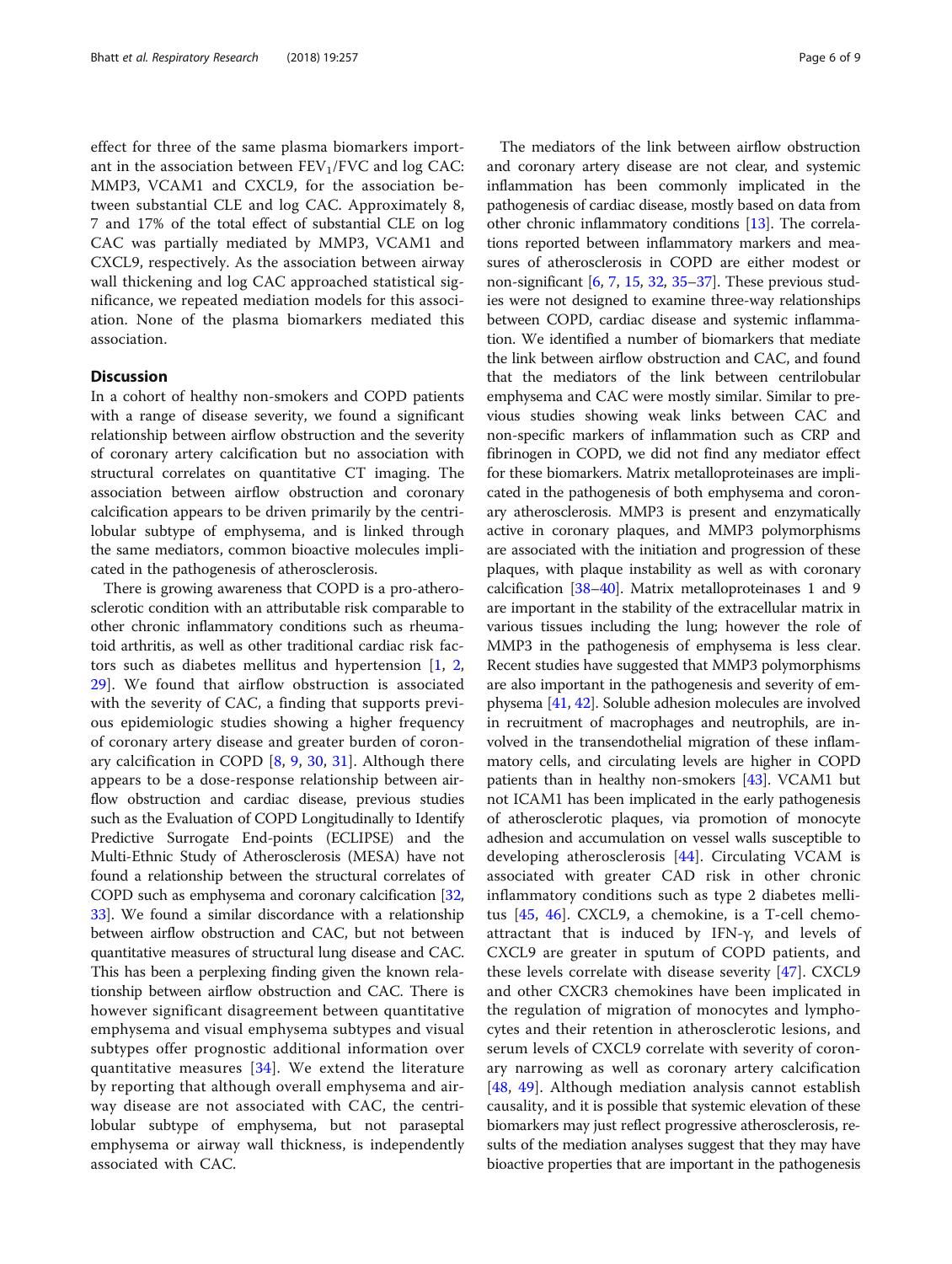<span id="page-6-0"></span>of cardiovascular disease specifically in COPD. CXCL5 decreased with worsening severity of airflow obstruction. Recent data show that contrary to the other chemokines, CXCL5 may facilitate cholesterol efflux from macrophages and by reducing macrophage foam cell formation, have a protective role in atherogenesis [\[50\]](#page-8-0).

Our study has several strengths. Participants in this cohort are well characterized with extensive phenotyping using CT and spirometry and a wide array of biomarkers. We included normal controls as well as participants with a wide range of airflow obstruction. The study also has some limitations. Although we selected ten potential mediators based on biologic plausibility and prior evidence, we may have missed other potential mediators; however, we did not include all available biomarkers so as to not overfit the models and to avoid false positive discovery. The inter-rater agreement for centrilobular emphysema was excellent and fair for paraseptal emphysema and bronchial wall thickening; however, we also used Pi10 to quantify airway disease. These rates of agreement for bronchial wall thickening are comparable to those ob-served in previous studies [\[51](#page-8-0), [52\]](#page-8-0). Our associations are cross-sectional, and although temporal associations with acute events are an alternate model, these models would miss a substantial number of subclinical disease. Information on comorbidities such as diabetes mellitus and hypertension were ascertained from the participants as self-reported physician diagnoses but not confirmed with medical records. Although we selected participants randomly, there was a preponderance of male participants in the study and this may limit the generalizability of our findings. Finally, although mediation analyses were performed, we do not attribute causality and more research is needed to confirm these biologic pathways.

## Conclusions

Chronic obstructive pulmonary disease is associated with coronary artery calcification, and the association is mainly driven by the centrilobular emphysema subtype. We found that inflammatory biomarkers involved in coronary atherosclerosis are elevated in those with COPD, especially with centrilobular emphysema, and mediate the link between emphysema and coronary artery calcification.

## Additional file

[Additional file 1:](https://doi.org/10.1186/s12931-018-0946-1) Supplemental Information. (DOCX 73 kb)

#### Abbreviations

BMI: Body mass index; CAC: Coronary artery calcification; CAD: Coronary artery disease; CLE: Centrilobular emphysema; COPD: Chronic obstructive pulmonary disease; CRP: C-reactive protein (CRP); CT: Computed tomography; CXCL: C-X-C Motif Chemokine Ligand; FEV1: Forced expiratory volume in the first second; FVC: Forced vital capacity; HU: Hounsfield Unit; ICAM: Intercellular adhesion molecule; IL-6: Interleukin-6; MMP: Matrix

metalloproteinase; Pi10: Square root of the wall area of a theoretical circular cross section of an airway with 10 mm lumenal perimeter; PSE: Paraseptal emphysema; TNF-α: Tumor necrosis factor-alpha; VCAM: Vascular cell adhesion molecule

#### Acknowledgements

The authors thank the SPIROMICS participants and participating physicians, investigators and staff for making this research possible. More information about the study and how to access SPIROMICS data is at [www.spiromics.org.](http://www.spiromics.org) We would like to acknowledge the following current and former investigators of the SPIROMICS sites and reading centers: Neil E Alexis, PhD; Wayne H Anderson, PhD; R Graham Barr, MD, DrPH; Eugene R Bleecker, MD; Richard C Boucher, MD; Russell P Bowler, MD, PhD; Elizabeth E Carretta, MPH; Stephanie A Christenson, MD; Alejandro P Comellas, MD; Christopher B Cooper, MD, PhD; David J Couper, PhD; Gerard J Criner, MD; Ronald G Crystal, MD; Jeffrey L Curtis, MD; Claire M Doerschuk, MD; Mark T Dransfield, MD; Christine M Freeman, PhD; MeiLan K Han, MD, MS; Nadia N Hansel, MD, MPH; Annette T Hastie, PhD; Eric A Hoffman, PhD; Robert J Kaner, MD; Richard E Kanner, MD; Eric C Kleerup, MD; Jerry A Krishnan, MD, PhD; Lisa M LaVange, PhD; Stephen C Lazarus, MD; Fernando J Martinez, MD, MS; Deborah A Meyers, PhD; Wendy C Moore, MD; John D Newell Jr., MD; Laura Paulin, MD, MHS; Stephen Peters, MD, PhD; Elizabeth C Oelsner, MD, MPH; Wanda K O'Neal, PhD; Victor E Ortega, MD, PhD; Robert Paine, III, MD; Nirupama Putcha, MD, MHS; Stephen I. Rennard, MD; Donald P Tashkin, MD; Mary Beth Scholand, MD; J Michael Wells, MD; Robert A Wise, MD; and Prescott G Woodruff, MD, MPH. The project officers from the Lung Division of the National Heart, Lung, and Blood Institute were Lisa Postow, PhD, and Thomas Croxton, PhD, MD. SPIROMICS was supported by contracts from the NIH/NHLBI (HHSN268200900013C, HHSN268200900014C, HHSN268200900015C, HHSN268200900016C, HHSN268200900017C, HHSN268200900018C, HHSN268200900019C, HHSN268200900020C), and supplemented by contributions made through the Foundation for the NIH and the COPD Foundation from AstraZeneca/MedImmune; Bayer; Bellerophon Therapeutics; Boehringer-Ingelheim Pharmaceuticals, Inc..; Chiesi Farmaceutici S.p.A.; Forest Research Institute, Inc.; GlaxoSmithKline; Grifols Therapeutics, Inc.; Ikaria, Inc.; Nycomed GmbH; Takeda Pharmaceutical Company; Novartis Pharmaceuticals Corporation; ProterixBio; Regeneron Pharmaceuticals, Inc.; Sanofi; and Sunovion.

#### Funding

This study was supported by NHLBI grant K23HL133438 to SPB. SPIROMICS was supported by contracts from the NIH/NHLBI (HHSN268200900013C, HHSN268200900014C, HHSN268200900015C, HHSN268200900016C, HHSN268200900017C, HHSN268200900018C, HHSN268200900019C, HHSN268200900020C), and supplemented by contributions made through the Foundation for the NIH and the COPD Foundation from AstraZeneca/ MedImmune; Bayer; Bellerophon Therapeutics; Boehringer-Ingelheim Pharmaceuticals, Inc..; Chiesi Farmaceutici S.p.A.; Forest Research Institute, Inc.; GlaxoSmithKline; Grifols Therapeutics, Inc.; Ikaria, Inc.; Nycomed GmbH; Takeda Pharmaceutical Company; Novartis Pharmaceuticals Corporation; ProterixBio; Regeneron Pharmaceuticals, Inc.; Sanofi; and Sunovion.

#### Availability of data and materials

SPIROMICS data is available on dbgap, and more details can be provided on request.

#### Authors' contributions

Study design: SPB and HN. Acquisition of data: All authors. Measurement of Emphysema and CAC: SPB, HN, JRW, NLJT and SS. Statistical analyses: SPB, YK and RR. Data interpretation: All authors. Manuscript writing: SPB and MTD. Critical review of the manuscript for important intellectual content: All authors. SPB had full access to all of the data in the study and takes responsibility for the integrity of the data and accuracy of the analysis. All authors read and approved the final manuscript.

#### Ethics approval and consent to participate

All participants signed a written informed consent form, and the Institutional Review Boarsd of all participating centers approved the study.

#### Consent for publication

N/A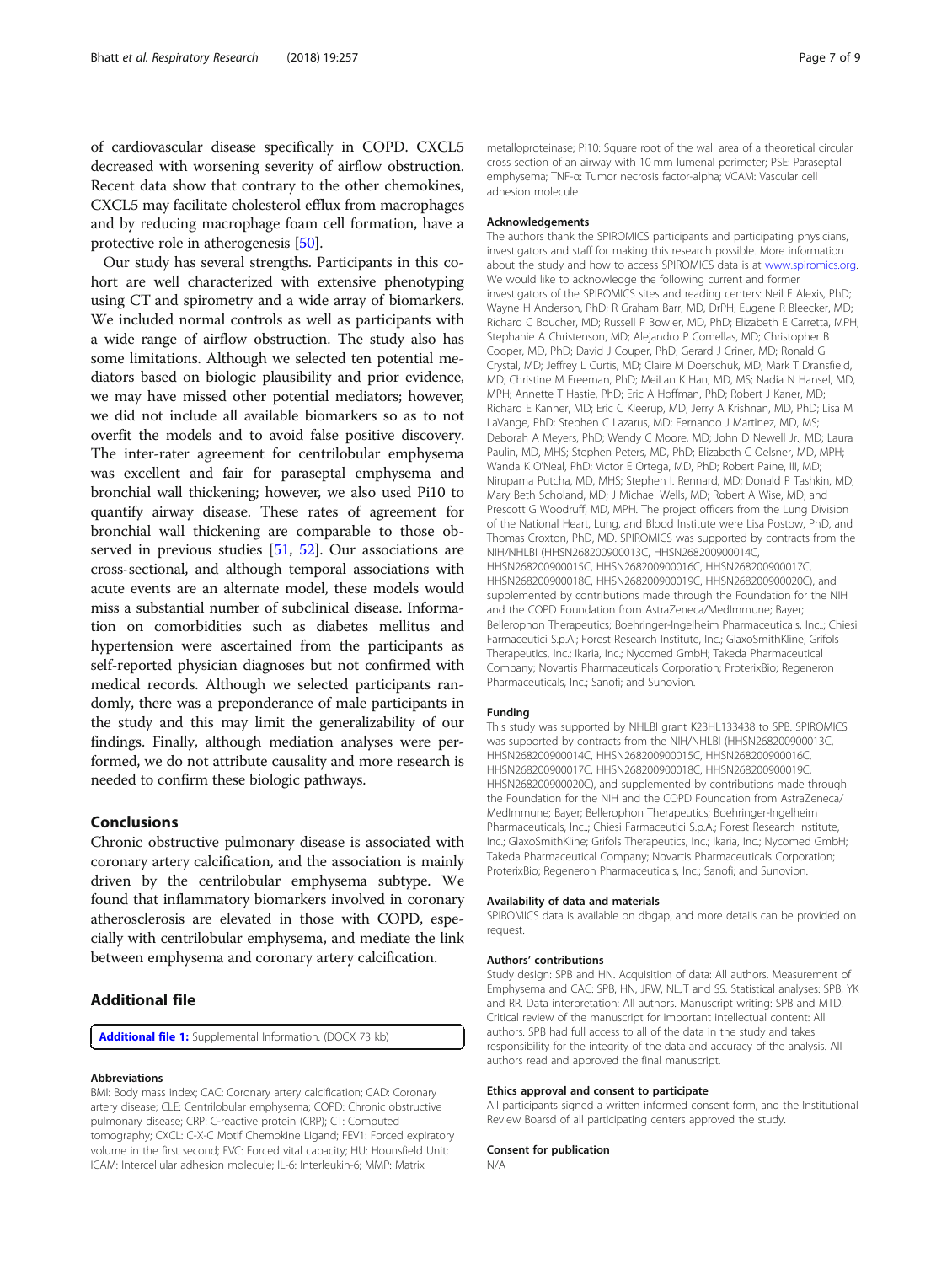#### <span id="page-7-0"></span>Competing interests

SPB received funding from the NIH (K23HL133438); MKH reports personal fees from GSK, personal fees from BI, personal fees from AstraZeneca, nonfinancial support from Novartis, non-financial support from Sunovion; MTD reports grants from NHLBI, during the conduct of the study; grants from Department of Defense, personal fees and other from Boehringer Ingeheim, personal fees and other from GlaxoSmithKline, other from Novartis, personal fees and other from AstraZeneca, other from Yungjin, other from PneumRx/ BTG, other from Pulmonx, personal fees from Genentech, personal fees and other from Boston Scientific; NLJT reports stocks in GE, CVS Caremark Corp, Johnson and Johnson, Pfizer, and Kimberley-Clark; PGW reports personal fees from Astra Zeneca, grants from Medimmune, personal fees from Regeneron, personal fees from Sanofi, personal fees from Genentech, personal fees from Janssen; JMW reports grants from NIH/NHLBI, grants and other from GSK, grants from AstraZeneca, other from Quintiles, other from Mylan, other from Gilead, grants from Bayer, grants from Cystic Fibrosis Foundation, other from Mereo Biopharma; RGB reports grants from NIH, grants from Foundation for the NIH, grants from COPD Foundation, during the conduct of the study; grants from Alpha1 Foundation, personal fees from UpToDate; HN, YK, RR, JRW, SS, SPD, ECO, SB and WWL have no conflicts of interest to declare. Funding.

## Publisher's Note

Springer Nature remains neutral with regard to jurisdictional claims in published maps and institutional affiliations.

#### Author details

<sup>1</sup> Division of Pulmonary, Allergy and Critical Care Medicine and Lung Health Center, University of Alabama at Birmingham, THT 422, 1720, 2nd Avenue South, Birmingham, AL 35294, USA. <sup>2</sup>UAB Lung Imaging Core, University of Alabama at Birmingham, Birmingham, AL 35294, USA. <sup>3</sup>Department of Radiology, University of Alabama at Birmingham, Birmingham, AL 35294, USA. <sup>4</sup> Department of Preventive Medicine, University of Alabama at Birmingham, Birmingham, AL 35294, USA. <sup>5</sup>Division of Pulmonary, Critical Care, Allergy and Sleep Medicine, University California San Francisco, San Francisco, CA 94143, USA. <sup>6</sup>Birmingham Veterans Affairs Hospital, Birmingham, AL 35294, USA. <sup>7</sup>Division of Pulmonary, Allergy and Critical Care Medicine, Columbia University Medical Center, New York, NY 10032, USA. 8 Division of Pulmonary and Critical Care Medicine, University of Michigan, Ann Arbor, MI 48109, USA. <sup>9</sup> Division of Pulmonary and Critical Care Medicine, Weill Cornell School of Medicine, New York, NY 10065, USA.

#### Received: 5 July 2018 Accepted: 20 November 2018 Published online: 18 December 2018

#### References

- 1. Bhatt SP, Dransfield MT. Chronic obstructive pulmonary disease and cardiovascular disease. Transl Res. 2013;162(4):237–51.
- 2. Chen W, Thomas J, Sadatsafavi M, FitzGerald JM. Risk of cardiovascular comorbidity in patients with chronic obstructive pulmonary disease: a systematic review and meta-analysis. Lancet Respir Med. 2015;3(8):631–9.
- Van Eeden S, Leipsic J, Paul Man SF, Sin DD. The relationship between lung inflammation and cardiovascular disease. Am J Respir Crit Care Med. 2012; 186(1):11–6.
- 4. Barr RG, Mesia-Vela S, Austin JH, Basner RC, Keller BM, Reeves AP, et al. Impaired flow-mediated dilation is associated with low pulmonary function and emphysema in ex-smokers: the emphysema and Cancer action project (EMCAP) study. Am J Respir Crit Care Med. 2007; 176(12):1200–7.
- Lahousse L, van den Bouwhuijsen QJ, Loth DW, Joos GF, Hofman A, Witteman JC, et al. Chronic obstructive pulmonary disease and lipid core carotid artery plaques in the elderly: the Rotterdam study. Am J Respir Crit Care Med. 2013;187(1):58–64.
- 6. McAllister DA, Maclay JD, Mills NL, Mair G, Miller J, Anderson D, et al. Arterial stiffness is independently associated with emphysema severity in patients with chronic obstructive pulmonary disease. Am J Respir Crit Care Med. 2007;176(12):1208–14.
- Sabit R, Bolton CE, Edwards PH, Pettit RJ, Evans WD, McEniery CM, et al. Arterial stiffness and osteoporosis in chronic obstructive pulmonary disease. Am J Respir Crit Care Med. 2007;175(12):1259–65.
- 8. O'Hare PE, Ayres JF, O'Rourke RL, Slaughter RE, Marshall HM, Bowman RV, et al. Coronary artery calcification on computed tomography correlates with mortality in chronic obstructive pulmonary disease. J Comput Assist Tomogr. 2014;38(5):753–9.
- 9. Chandra D, Gupta A, Strollo PJ Jr, Fuhrman CR, Leader JK, Bon J, et al. Airflow limitation and endothelial dysfunction. Unrelated and independent predictors of atherosclerosis. Am J Respir Crit Care Med. 2016;194(1):38–47.
- 10. Eickhoff P, Valipour A, Kiss D, Schreder M, Cekici L, Geyer K, et al. Determinants of systemic vascular function in patients with stable chronic obstructive pulmonary disease. Am J Respir Crit Care Med. 2008;178(12): 1211–8.
- 11. Moro L, Pedone C, Scarlata S, Malafarina V, Fimognari F, Antonelli-Incalzi R. Endothelial dysfunction in chronic obstructive pulmonary disease. Angiology. 2008;59(3):357–64.
- 12. Sin DD, Man SF. Chronic obstructive pulmonary disease as a risk factor for cardiovascular morbidity and mortality. Proc Am Thorac Soc. 2005;  $2(1):8-11$
- 13. Mason JC, Libby P. Cardiovascular disease in patients with chronic inflammation: mechanisms underlying premature cardiovascular events in rheumatologic conditions. Eur Heart J. 2015;36(8):482–9c.
- 14. Omori H, Tsuji M, Sata K, Iyonaga C, Narimatsu A, Mihara S, et al. Correlation of C-reactive protein with disease severity in CT diagnosed emphysema. Respirology. 2009;14(4):551–8.
- 15. Papaioannou AI, Mazioti A, Kiropoulos T, Tsilioni I, Koutsokera A, Tanou K, et al. Systemic and airway inflammation and the presence of emphysema in patients with COPD. Respir Med. 2010;104(2):275–82.
- 16. Mills NL, Miller JJ, Anand A, Robinson SD, Frazer GA, Anderson D, et al. Increased arterial stiffness in patients with chronic obstructive pulmonary disease: a mechanism for increased cardiovascular risk. Thorax. 2008;63(4):306–11.
- 17. Couper D, LaVange LM, Han M, Barr RG, Bleecker E, Hoffman EA, et al. Design of the Subpopulations and Intermediate Outcomes in COPD study (SPIROMICS). Thorax. 2014;69(5):491–4.
- 18. Hecht HS, Cronin P, Blaha MJ, Budoff MJ, Kazerooni EA, Narula J, et al. 2016 SCCT/STR guidelines for coronary artery calcium scoring of noncontrast noncardiac chest CT scans: a report of the Society of Cardiovascular Computed Tomography and Society of thoracic radiology. J Cardiovasc Comput Tomogr. 2017;11(1):74–84.
- 19. Vogelmeier CF, Criner GJ, Martinez FJ, Anzueto A, Barnes PJ, Bourbeau J, et al. Global strategy for the diagnosis, management, and prevention of chronic obstructive lung disease 2017 report. GOLD executive summary. Am J Respir Crit Care Med. 2017;195(5):557–82.
- 20. Regan EA, Hokanson JE, Murphy JR, Make B, Lynch DA, Beaty TH, et al. Genetic epidemiology of COPD (COPDGene) study design. Copd. 2010; 7(1):32–43.
- 21. Sieren JP, Newell JD Jr, Barr RG, Bleecker ER, Burnette N, Carretta EE, et al. SPIROMICS protocol for multicenter quantitative computed tomography to phenotype the lungs. Am J Respir Crit Care Med. 2016; 194(7):794–806.
- 22. Nakano Y, Muro S, Sakai H, Hirai T, Chin K, Tsukino M, et al. Computed tomographic measurements of airway dimensions and emphysema in smokers. Correlation with lung function. Am J Respir Crit Care Med. 2000; 162(3 Pt 1):1102–8.
- 23. Lynch DA, Austin JH, Hogg JC, Grenier PA, Kauczor HU, Bankier AA, et al. CT-definable subtypes of chronic obstructive pulmonary disease: a statement of the Fleischner society. Radiology. 2015;277(1):192–205.
- 24. O'Neal WK, Anderson W, Basta PV, Carretta EE, Doerschuk CM, Barr RG, et al. Comparison of serum, EDTA plasma and P100 plasma for luminex-based biomarker multiplex assays in patients with chronic obstructive pulmonary disease in the SPIROMICS study. J Transl Med. 2014;12:9.
- 25. Kirsch J, Buitrago I, Mohammed TL, Gao T, Asher CR, Novaro GM. Detection of coronary calcium during standard chest computed tomography correlates with multi-detector computed tomography coronary artery calcium score. Int J Cardiovasc Imaging. 2012;28(5):1249–56.
- 26. Watts JR DD Jr, Fineberg NS, Budoff M, Nath H. Correlation between measured and visual scoring of coronary artery calcification. Int J Cardiovasc Cerebrovasc Dis. 2014;2:11–7.
- 27. Baron RM, Kenny DA. The moderator-mediator variable distinction in social psychological research: conceptual, strategic, and statistical considerations. J Pers Soc Psychol. 1986;51(6):1173–82.